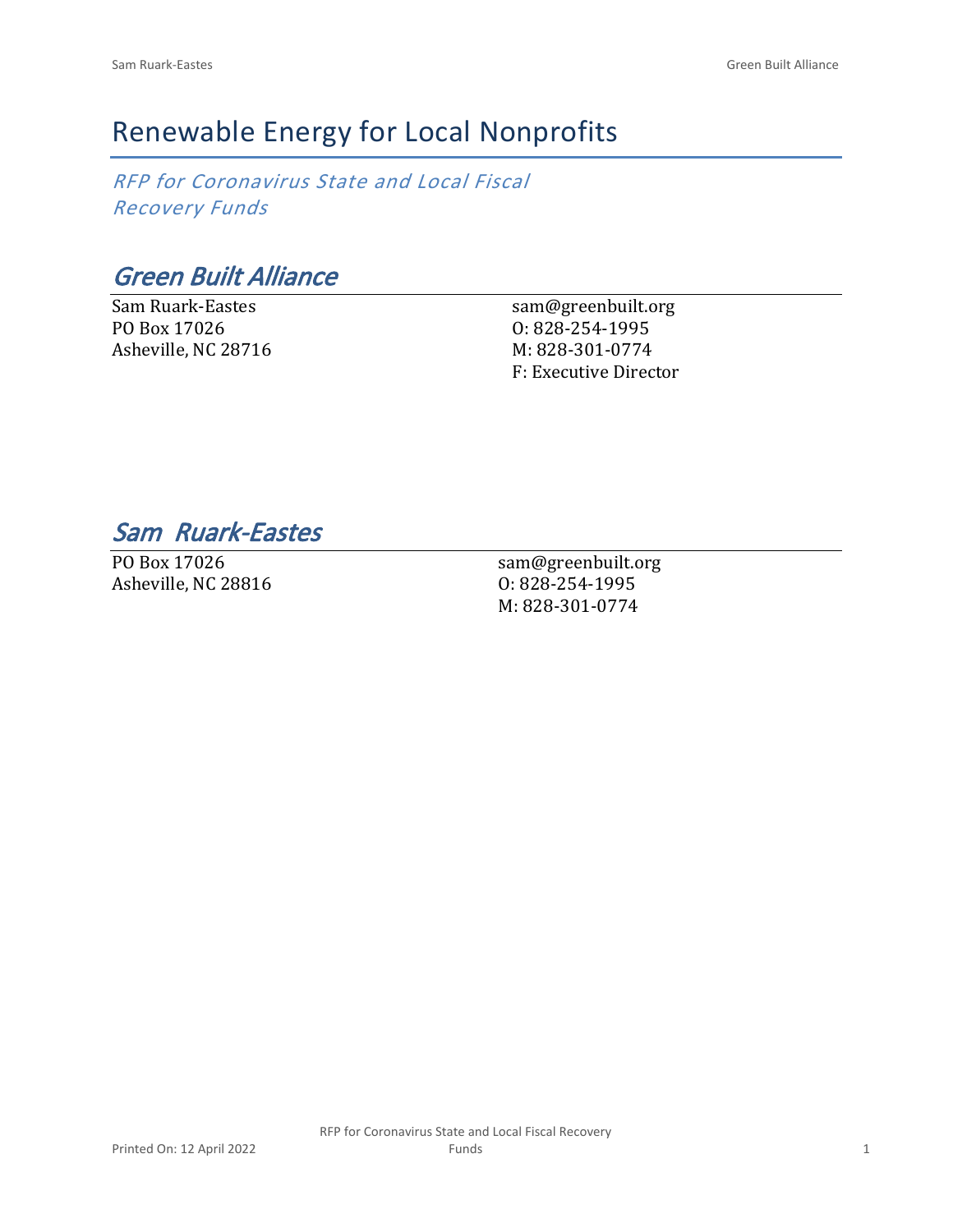# Application Form

## *Question Group*

Buncombe County requests proposals for projects to help the community recover from and respond to COVID-19 and its negative economic impacts.

Buncombe County has been awarded \$50,733,290 in Coronavirus State and Local Fiscal Recovery Funds (Recovery Funding), as part of the American Rescue Plan Act. To date, Buncombe County has awarded projects totaling \$23,093,499, leaving a balance of \$27,639,791 available to award.

Visit [http://www.buncombecounty.org/recoveryfundinghttp://www.buncombecounty.org/recoveryfundingwww.b](http://www.buncombecounty.org/recoveryfunding) [uncombecounty.org/recoveryfundinghttp://www.buncombecounty.org/recoveryfundinghttp://www.buncombeco](http://www.buncombecounty.org/recoveryfunding) [unty.org/recoveryfundinghttp://www.buncombecounty.org/recoveryfundinghttp://www.buncombecounty.org/re](http://www.buncombecounty.org/recoveryfunding) [coveryfunding](http://www.buncombecounty.org/recoveryfunding) for details.

This infusion of federal resources is intended to help turn the tide on the pandemic, address its economic fallout, and lay the foundation for a strong and equitable recovery.

Buncombe County is committed to investing these funds in projects that:

- Align to county strategic plan and community priorities
- Support equitable outcomes for most impacted populations
- Leverage and align with other governmental funding sources
- Make best use of this one-time infusion of resources
- Have a lasting impact

Proposals shall be submitted in accordance with the terms and conditions of this RFP and any addenda issued hereto.

Click [here](https://www.buncombecounty.org/common/purchasing/Buncombe%20Recovery%20Funding%20RFP%202022.pdf) for the full terms and conditions of the RFP

#### **Organization Type\***

Nonprofit

#### **Nonprofit documentation**

If nonprofit, attach IRS Determination Letter or other proof of nonprofit status.

GBA IRS 501c3 letter.pdf

### **Name of Project.\***

Renewable Energy for Local Nonprofits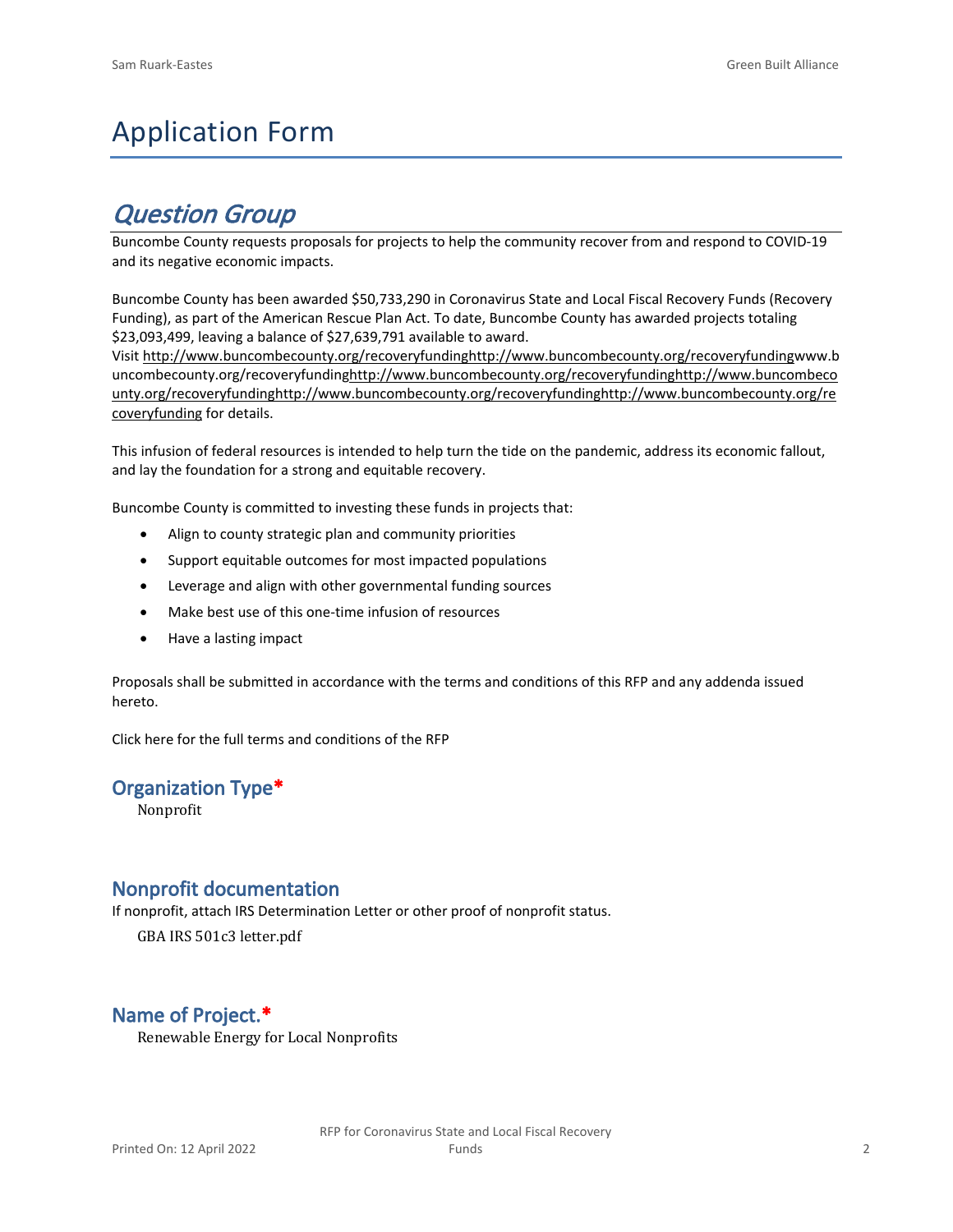#### **New/Updated Proposal\***

Is this a new project proposal or an updated version of a proposal submitted during the earlier (July 2021) Recovery Funding RFP?

New project proposal

## **Amount of Funds Requested\***

\$309,000.00

#### **Category\***

Please select one:

- Affordable Housing
- Aging/Older Adults
- Business Support/Economic Development
- Environmental/Climate
- Homelessness
- K-12 Education
- Infrastructure and/or Broadband
- Mental Health/Substance Use
- NC Pre-K Expansion
- Workforce

Environmental/Climate

## **Brief Project Description\***

Provide a short summary of your proposed project.

We are delighted to share this funding proposal to support the installation of two photovoltaic (solar electric) systems for local nonprofits including:

a 90kw system for the Homeward Bound Days Inn project and a 35kW system for the Charlotte Street offices of Pisgah Legal Services.

Photovoltaic systems reduce energy use, utility costs and greenhouse gas emissions. Homeward Bound's Day's Inn project and Pisgah Legal's office space are both ideal locations for these solar systems. The nonprofits own these facilities, the roofs quality and orientation are ideal, and they and their clients could benefit from the reduction of utility bills.

Sugar Hollow Solar has been selected through an RFP process be the installer, and they have provided the cost quotes that are in this proposal.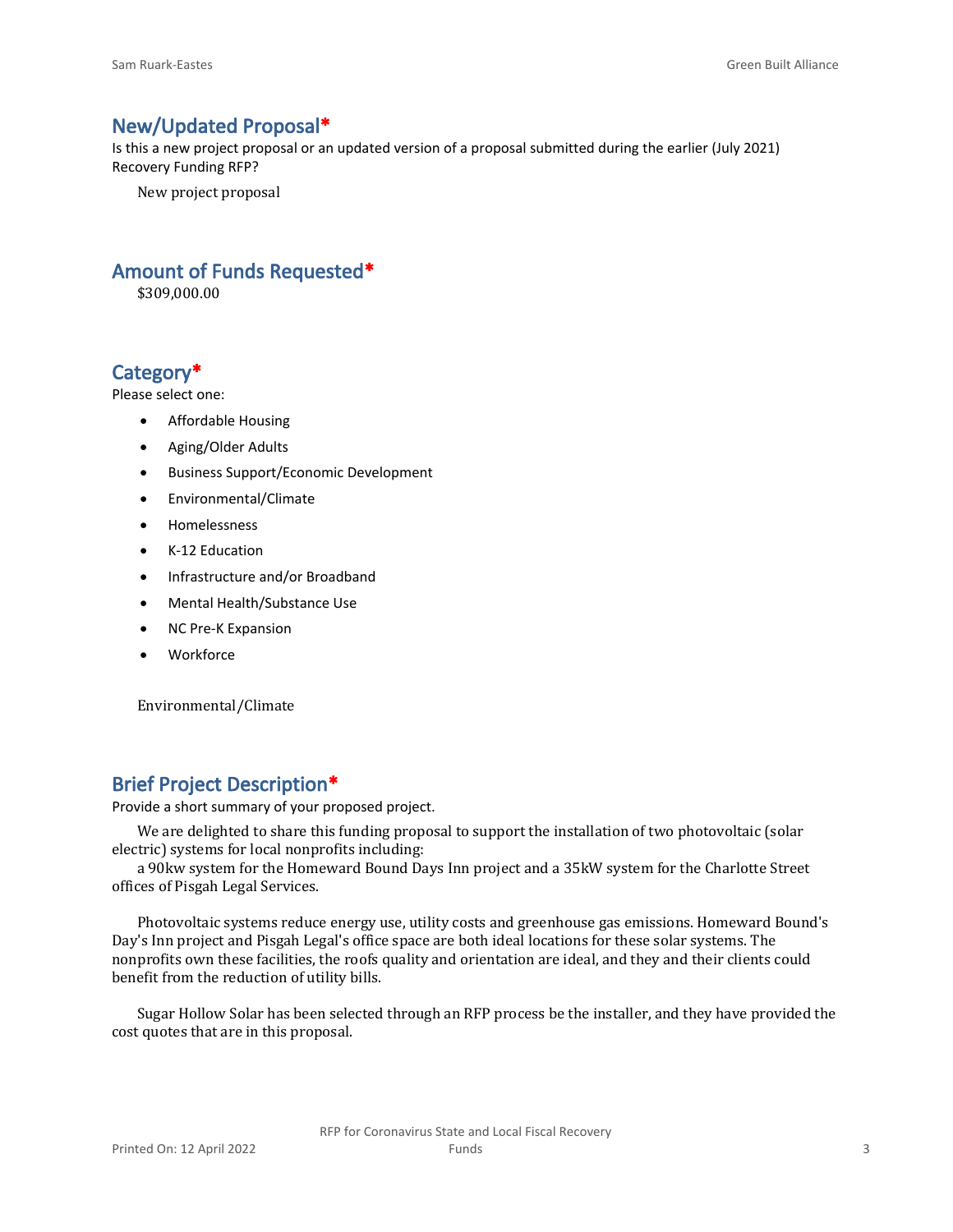#### **Project Plan\***

Explain how the project will be structured and implemented, including timeframe.

Through the Solarize campaign we sent our a Request for Proposal for nonprofit organizations to submit their buildings as candidates for receiving community support for photovoltaic systems. We received proposals from ten nonprofits interested in having a solar system installed with support from GBA and community partners. From that list we narrowed it down to the best three locations. One nonprofit project is being funded through the Solarize campaign. Two additional nonprofits, Homeward Bound and Pisgah Legal are also great candidates to receive solar energy systems. We have analyzed their energy bills and roof orientation and determined they have excellent sites for these systems. Additionally, their missions support at risk populations in Buncombe County.

Through the first round of County ARPA funding we did an RFP process to select a solar installer for our low income solar program. Sugar Hollow Solar was selected.

If funded we would work closely with Homeward Bound and Pisgah Legal to prepare for the solar systems to be installed by Sugar Hollow. We would serve as the client representative in the process to ensure the system was installed correctly, the the contract covered any ongoing maintenance, and that any issues that arise are taken care of in an expedited way.

#### **Statement of Need\***

Describe the need that this project will address. Include data to demonstrate the need, and cite the source of the data.

Identifying nonprofits who own their own buildings, have quality roofs, with limited shading from trees and buildings can be difficult. Through an RFP process we identified these two nonprofits as ideal to receive this funding.

Homeward Bound serves the homeless population and Pisgah Legal provides a wide variety of services for low income residents. Any savings on their utility bills will allow them to further their mission of serving populations in need.

These PV systems will also support the County in meeting the 100% renewable energy goal as all buildings in the County with good solar access are needed to meet this bold goal.

#### **Link to COVID-19\***

Identify a health or economic harm resulting from or exacerbated by the public health emergency, describe the nature and extent of that harm, and explain how the use of this funding would address such harm.

The high need of services for the homeless and low income populations grew tremendously during the Covid-19 pandemic. BIPOC communities were especially impacted and Homeward Bound and Pisgah Legal had to innovate their service models and hire additional staff to keep up with demand for their services such as housing the homeless and providing support for domestic abuse and people in poverty.

By funding these solar energy systems these nonprofits will save money which will allow them to be more resilient in their recovery from the pandemic.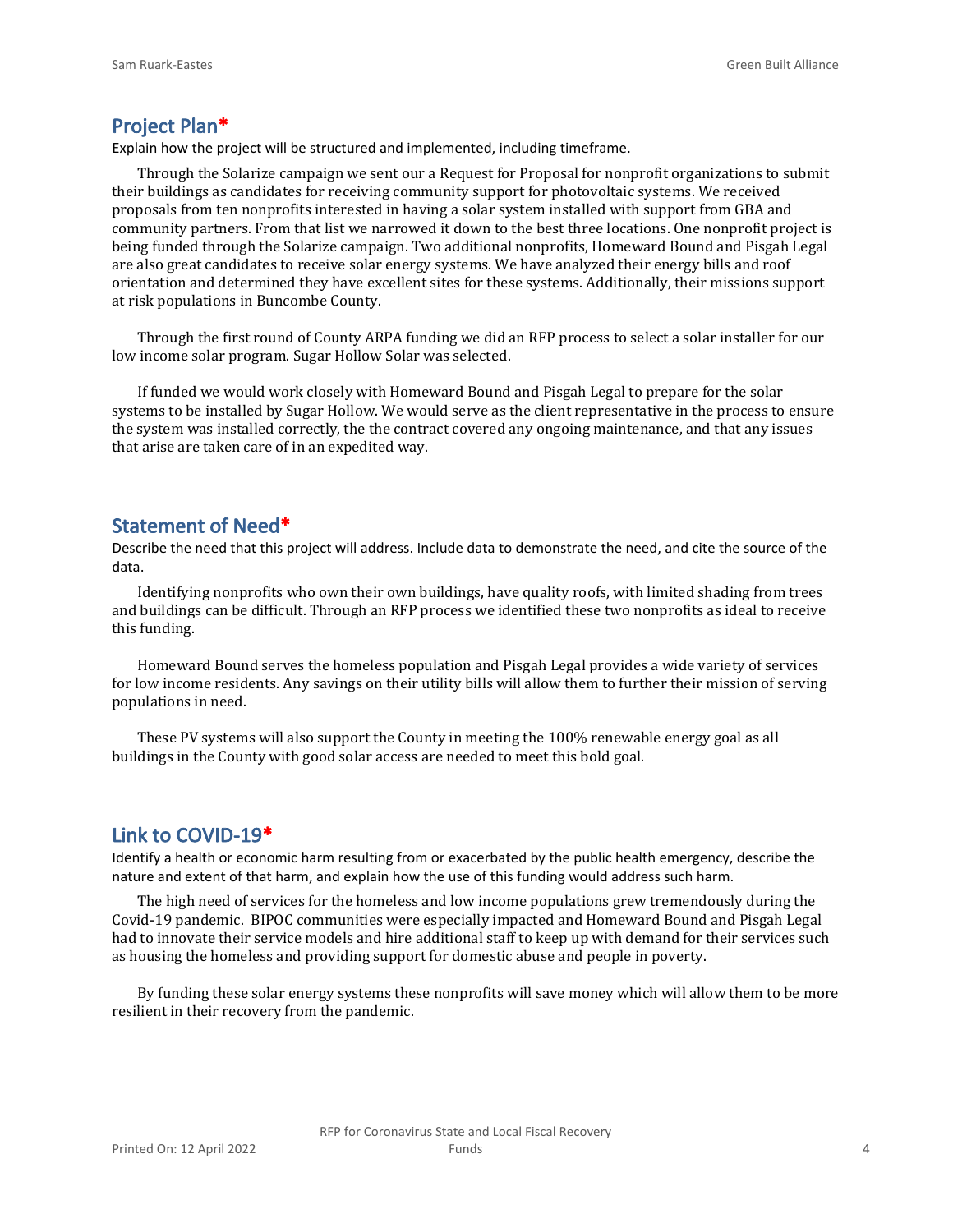#### **Population Served\***

Define the population to be served by this project, including volume and demographic characteristics of those served.

Funding for the projects will support the two nonprofits and the clients they serve.

Homeward Bound has housed more than 2,200 people with an 89% retention rate. A key ingredient in their success are the supportive services that accompany housing. The key to keeping people in housing is trained, compassionate, and nonjudgmental staff who care about the people served.

Pisgah Legal:

-provides free civil legal aid to people who live in poverty;

-helps more than 20,000 of the most vulnerable people in our communities annually to meet urgent needs such as: housing, safety from abuse, health care and income;

-partners with dozens of other agencies to make sustainable change for people in crisis;

-improves systems and policies that impact the lives of thousands of low-income people.

#### **Results\***

Describe the proposed impact of the project. List at least 3 performance measures that will be tracked and reported. If possible, include baselines and goals for each performance measure.

The primary metrics tracked for this project are:

-Utility bill savings to the nonprofits

-Energy reduced

-Greenhouse gas emissions reduced

At the time of this writing we are awaiting the estimates on savings from Sugar Hollow Solar. We can provide this information at a later date upon request.

We will also request information from the nonprofits showing how the PV systems will help them meet their goals.

#### **Evaluation\***

Describe the data collection, analysis, and quality assurance measures you will use to assure ongoing, effective tracking of contract requirements and outcomes.

Upon installation we will tracking energy generation, greenhouse gas reduction, and financial savings due to utility bill savings.

Each nonprofit will have an online dashboard that will show how much energy, utility costs and greenhouse gases are being saved on a daily, monthly and annual basis. This information can be shared with the public if they desire.

#### **Equity Impact\***

How will this effort help build toward a just, equitable, and sustainable COVID-19 recovery? How are the root causes and/or disproportionate impacts of inequities addressed?

Many nonprofits struggled to keep up with the demand for their services during the pandemic. Both Homeward Bound and Pisgah Legal serve BIPOC individuals and families. GBA, Homeward Bound, and Pisgah

RFP for Coronavirus State and Local Fiscal Recovery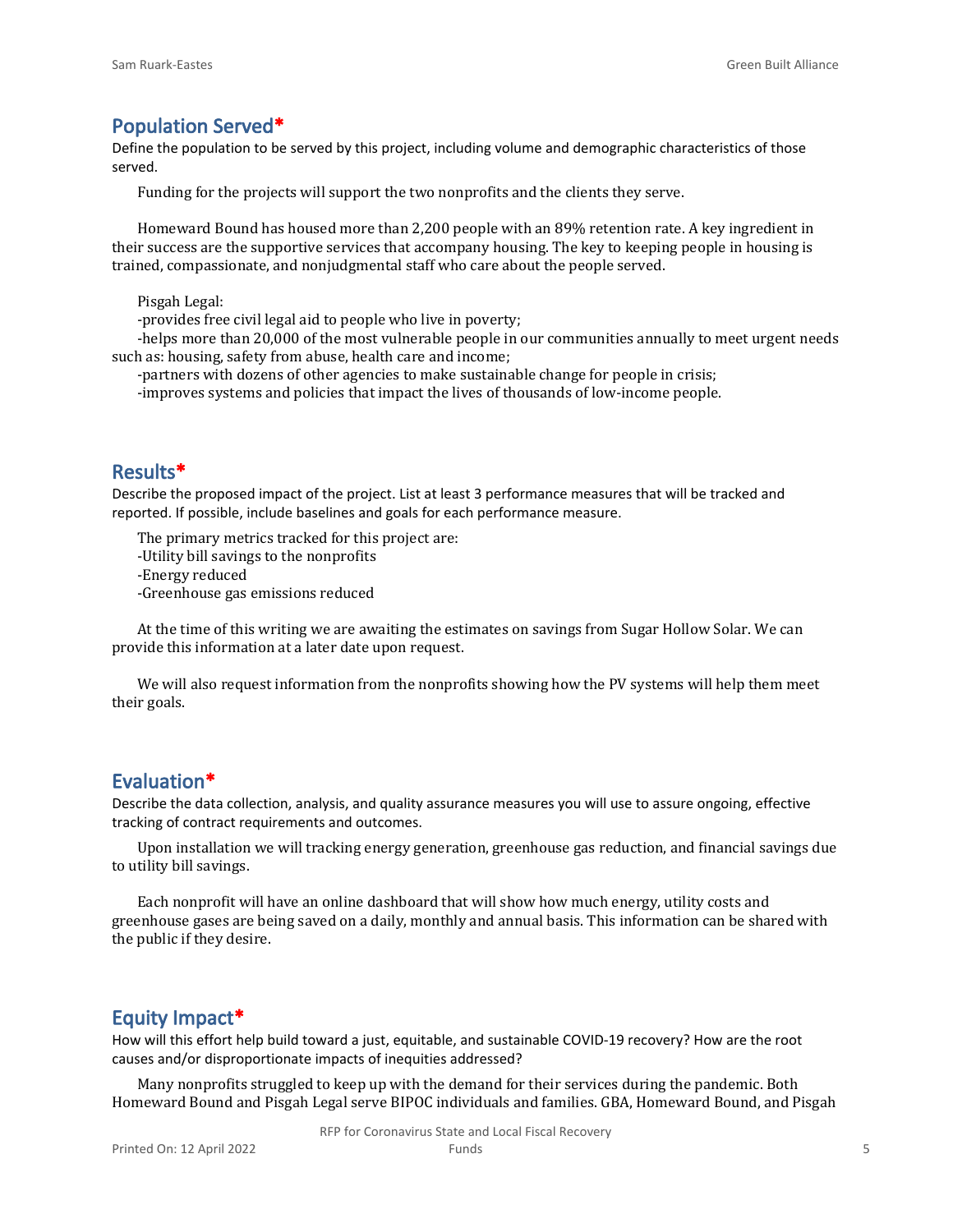Legal all have a deep commitment to diversity, equity and inclusion through the clients we serve, hiring practices and our Boards.

### **Project Partners\***

Identify any subcontractors you intend to use for the proposed scope of work. For each subcontractor listed, indicate:

1.) What products and/or services are to be supplied by that subcontractor and;

2.) What percentage of the overall scope of work that subcontractor will perform.

Also, list non-funded key partners critical to project.

Sugar Hollow Solar will design and install the solar systems. They are a subcontractor for this project and will be responsible for 100% of the solar system installations. GBA staff will be the client representatives for Homeward Bound and Pisgah Legal to ensure the projects are completed efficiently and effectively.

#### **Capacity\***

Describe the background, experience, and capabilities of your organization or department as it relates to capacity for delivering the proposed project and managing federal funds.

Sugar Hollow Solar selected as solar installer. Sugar Hollow is based in Buncombe County and can install residential and commercial/nonprofit PV systems. Sugar Hollow has 40 staff and has installed over 750 solar systems over the past 10 years.

Green Built Alliance has been advancing sustainability in the built environment in the region for 20 years. Our diversity of projects, programs, and staff allows us to improve the energy efficiency, affordability, comfort and health of a whole host of buildings from small mobile homes to larger certified green homes, as well as to support solar energy systems for schools, like the latest Isaac Dickson Elementary School 350 kw photovoltaic project.

We have the staff, skill set, capacity, clients, contractor relationships, community partners, and network already in place to implement this program.

Here are a few stats that show our impact:

Low-income homes in Buncombe County that have received energy upgrades since 2017 by Energy Savers Network: 859

Solarize installations: 180 Neighbor to Neighbor free solar systems: 13

We have successfully executed numerous annual contracts with both Buncombe County and the City of Asheville. In FY21, we executed the (ongoing) Solarize Asheville-Buncombe campaign that includes the Neighbor to Neighbor free solar program we hope to extend with this funding. For the Neighbor to Neighbor program we facilitated the installation of 13 solar systems for low income clients. These projects were funded by the City of Asheville (\$25,000), Buncombe County (\$100,000), and private donations \$9,000.

In 2010, our organization received ARRA funding for a neighborhood energy-efficiency project. Additionally, GBA's ED Sam Ruark managed a \$1 million energy-efficiency upgrade for Sonoma County, CA from 2010 to 2012 with ARRA funding.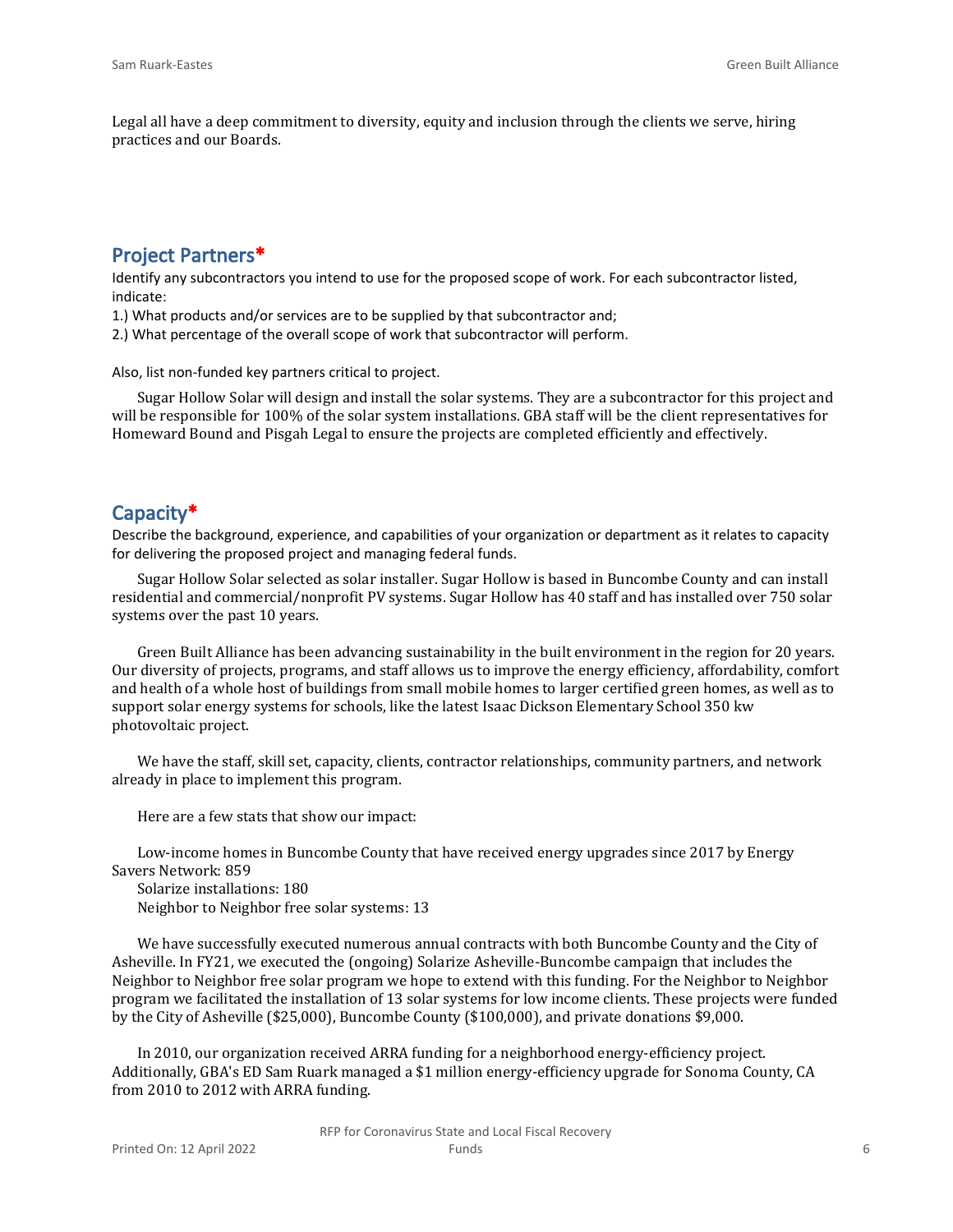#### **Budget\***

Provide a detailed project budget including all proposed project revenues and expenditures, including explanations and methodology. For all revenue sources, list the funder and denote whether funds are confirmed or pending. For project expenses, denote all capital vs. operating costs, and reflect which specific expenses are proposed to be funded with one-time Buncombe County Recovery Funds.

Download a copy of the budget form [HERE](https://buncombecounty.org/common/community-investment/grants/early-childhood-education/Recovery-Funds-budget-template.xlsx). Complete the form, and upload it using the button below.

GBA Recovery-Funds-budget-round 2.xlsx

### **Special Considerations\***

Provide any other information that might assist the County in its selection.

We understand that Homeward Bound and Pisgah Legal are applying for additional ARPA funds as well to support their ability to service clients.

If the County doesn't have enough funding to support this solar project project and the core service and capital project needs of the two organizations we can yield to those needs that these organizations if needed.

We are hoping that this proposal stands on its own merit by meeting the multiple goals of energy, costs and greenhouse gas reductions and supporting equity and inclusion.

Thank you for considering this request!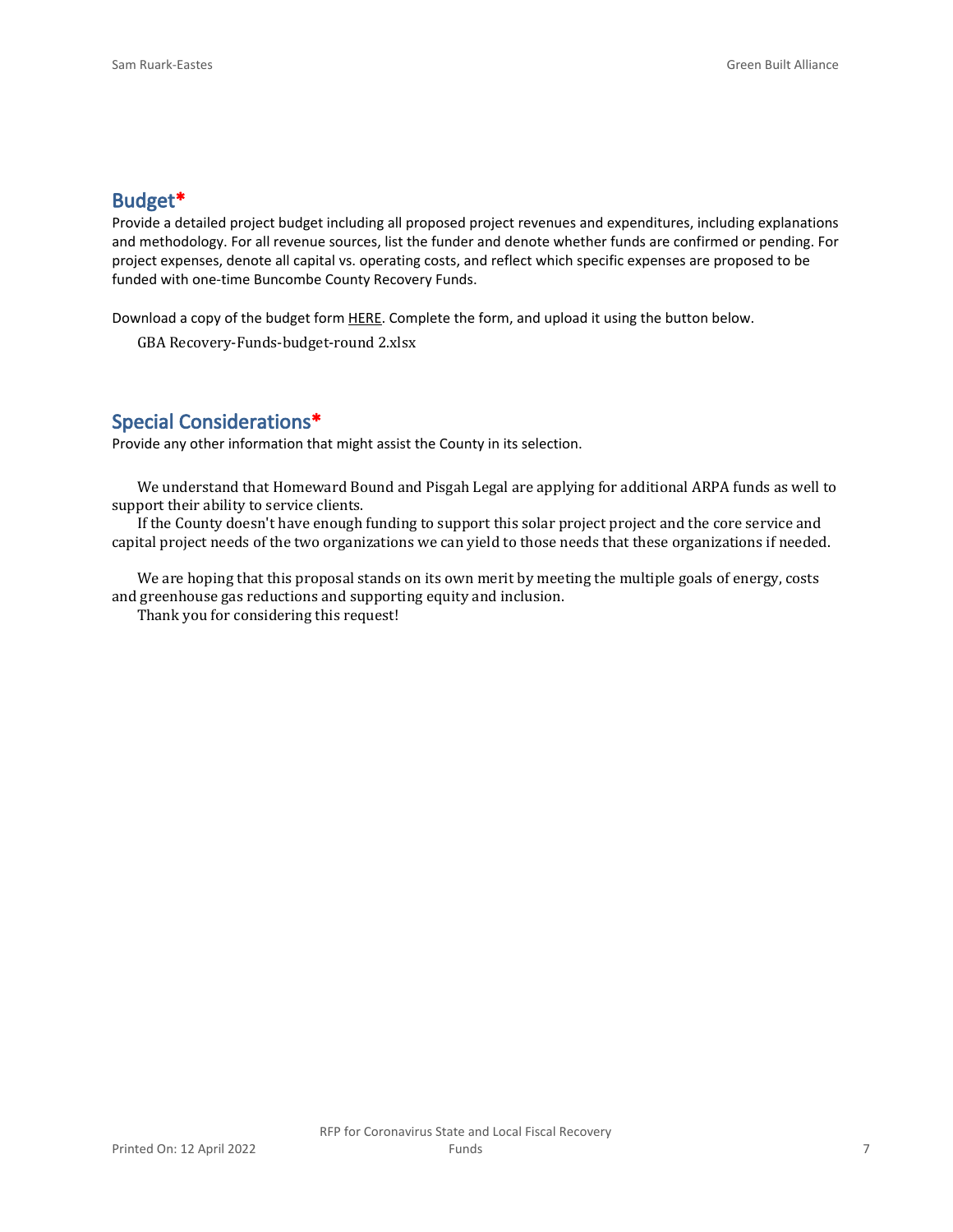# File Attachment Summary

## *Applicant File Uploads*

- GBA IRS 501c3 letter.pdf
- GBA Recovery-Funds-budget-round 2.xlsx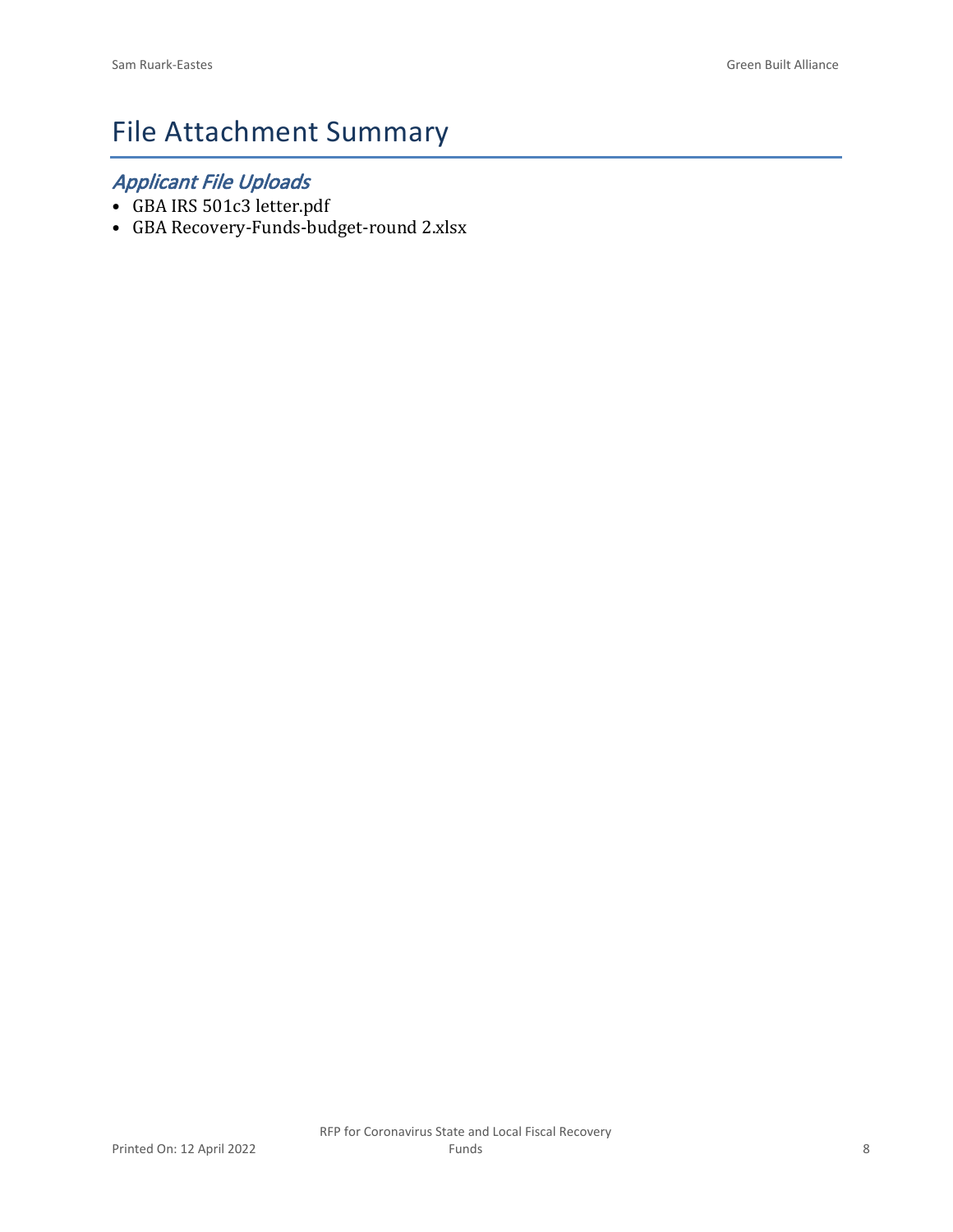

0GDEN UT 84201-0029

In reply refer to: 4077391934 Sep. 14, 2017 LTR 4168C  $\Omega$ 56-2225428 000000 00 00024133 BODC: TE

11

GREEN BUILT ALLIANCE % CINDY MEEHAN-PATTON PO BOX 17026 ASHEVILLE NC 28816-7026

023747

Employer ID Number: 56-2225428 Form 990 required: **YES** 

Dear Taxpayer:

This is in response to your request dated Aug. 15, 2017, regarding your tax-exempt status.

We issued you a determination letter in FEBRUARY 2001, recognizing you as tax-exempt under Internal Revenue Code (IRC) Section 501(c)  $(3)$ .

Our records also indicate you're not a private foundation as defined under IRC Section 509(a) because you're described in IRC Sections  $509(a)(1)$  and  $170(b)(1)(A)(vi)$ .

Donors can deduct contributions they make to you as provided in IRC Section 170. You're also qualified to receive tax deductible bequests, legacies, devises, transfers, or gifts under IRC Sections 2055, 2106, and 2522.

In the heading of this letter, we indicated whether you must file an annual information return. If a return is required, you must file Form 990, 990-EZ, 990-N, or 990-PF by the 15th day of the fifth month after the end of your annual accounting period. IRC Section 6033(j) provides that, if you don't file a required annual information return or notice for three consecutive years, your exempt status will be automatically revoked on the filing due date of the third required return or notice.

For tax forms, instructions, and publications, visit www.irs.gov or call 1-800-TAX-FORM (1-800-829-3676).

If you have questions, call 1-877-829-5500 between 8 a.m. and 5 p.m., local time, Monday through Friday (Alaska and Hawaii follow Pacific Time).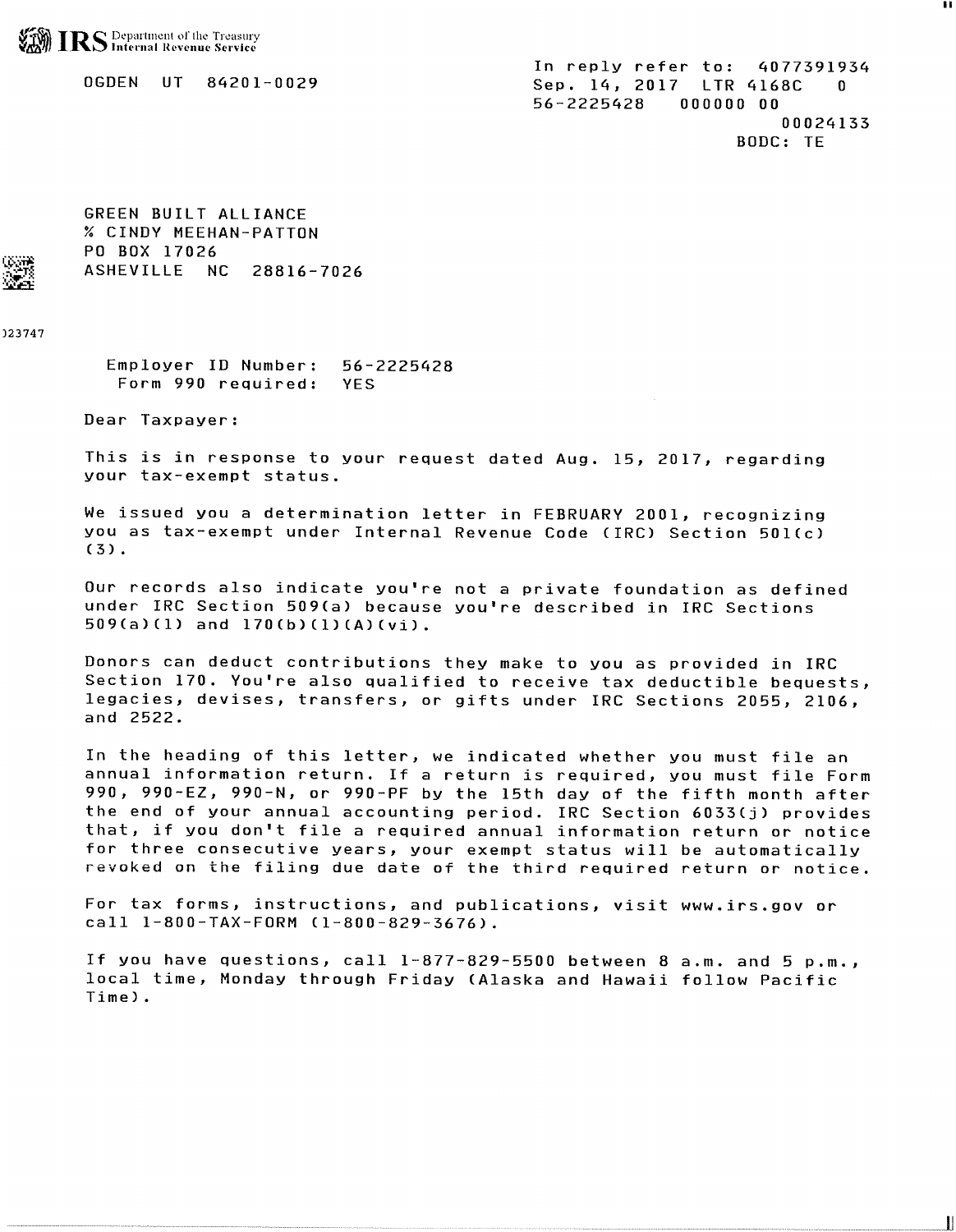4077391934 Sep. 14, 2017 LTR 4168C 0 56-2225428 000000 00 00024134

GREEN BUILT ALLIANCE % CINDY MEEHAN-PATTON PO BOX 17026 ASHEVILLE NC 28816-7026

 $\sim$ 

 $\sim 10^{-1}$ 

 $\hat{\boldsymbol{\beta}}$ 

 $\sim$ 

 $\cdot$ 

Sincerely yours,

stephen a. martin

Stephen A. Martin Director, EO Rulings & Agreements